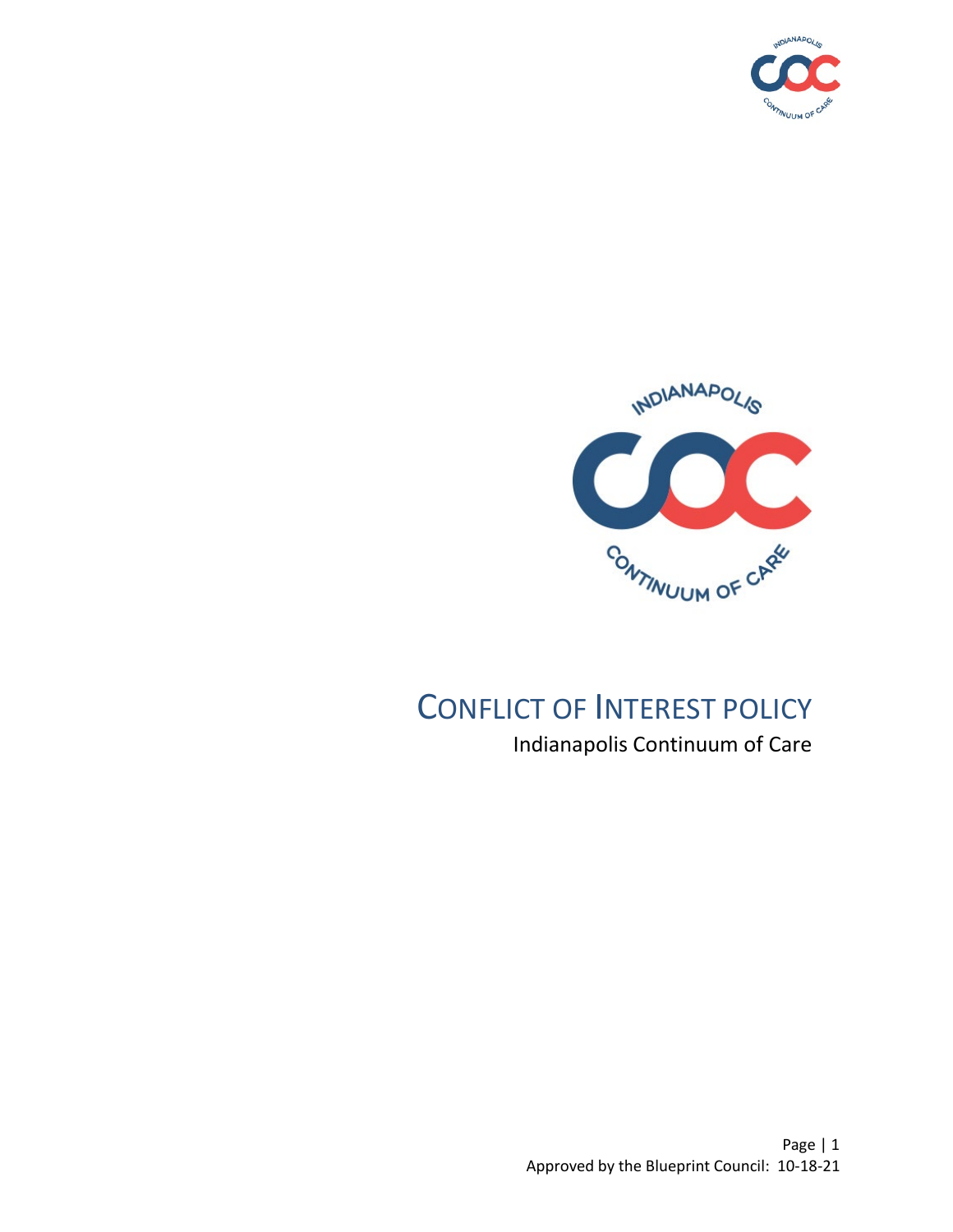

## Conflict of Interest

The Indianapolis Continuum of Care will adhere to the CoC Regulations that govern funding decision, specifically § 578.95 Conflicts of interest.

### *Continuum of Care Governing Board*

• No Continuum of Care Governing Board Member may participate in or influence discussions or resulting decisions concerning the award of a grant or other financial benefits to the organization that the member represents.

#### *Organizational Conflict*

• An organizational conflict of interest arises when, because of activities or relationships with other persons or organizations, the recipient or subrecipient is unable or potentially unable to render impartial assistance in the provision of any type or amount of assistance under this part, or when a covered person's, as in paragraph (d)(1) of this section, objectivity in performing work with respect to any activity assisted under this part is or might be otherwise impaired. Such an organizational conflict would arise when a board member of an applicant participates in decision of the applicant concerning the award of a grant, or provision of other financial benefits, to the organization that such member represents. It would also arise when an employee of a recipient or subrecipient participates in making rent reasonableness determinations under § 578.49(b)(2) and § 578.51(g) and housing quality inspections of property under § 578.75(b) that the recipient, subrecipient, or related entity owns.

#### *Other Conflicts*

• For all other transactions and activities, the following restrictions apply: (1) No covered person, meaning a person who is an employee, agent, consultant, officer, or elected or appointed official of the recipient or its subrecipients and who exercises or has exercised any functions or responsibilities with respect to activities assisted under this part, or who is in a position to participate in a decision-making process or gain inside information with regard to activities assisted under this part, may obtain a financial interest or benefit from an assisted activity, have a financial interest in any contract, subcontract, or agreement with respect to an assisted activity, or have a financial interest in the proceeds derived from an assisted activity, either for him/herself or themselves or for those with whom he/she/they has/have immediate family or business ties, during his/her/their tenure or during the one-year period following his/her/their tenure.

The Continuum of Care will apply the conflict-of-interest policy to all voting decisions that can impact funding decisions, including the priority listing during the CoC NOFO competition, scoring criteria for new and renewal project applications, ranking criteria,